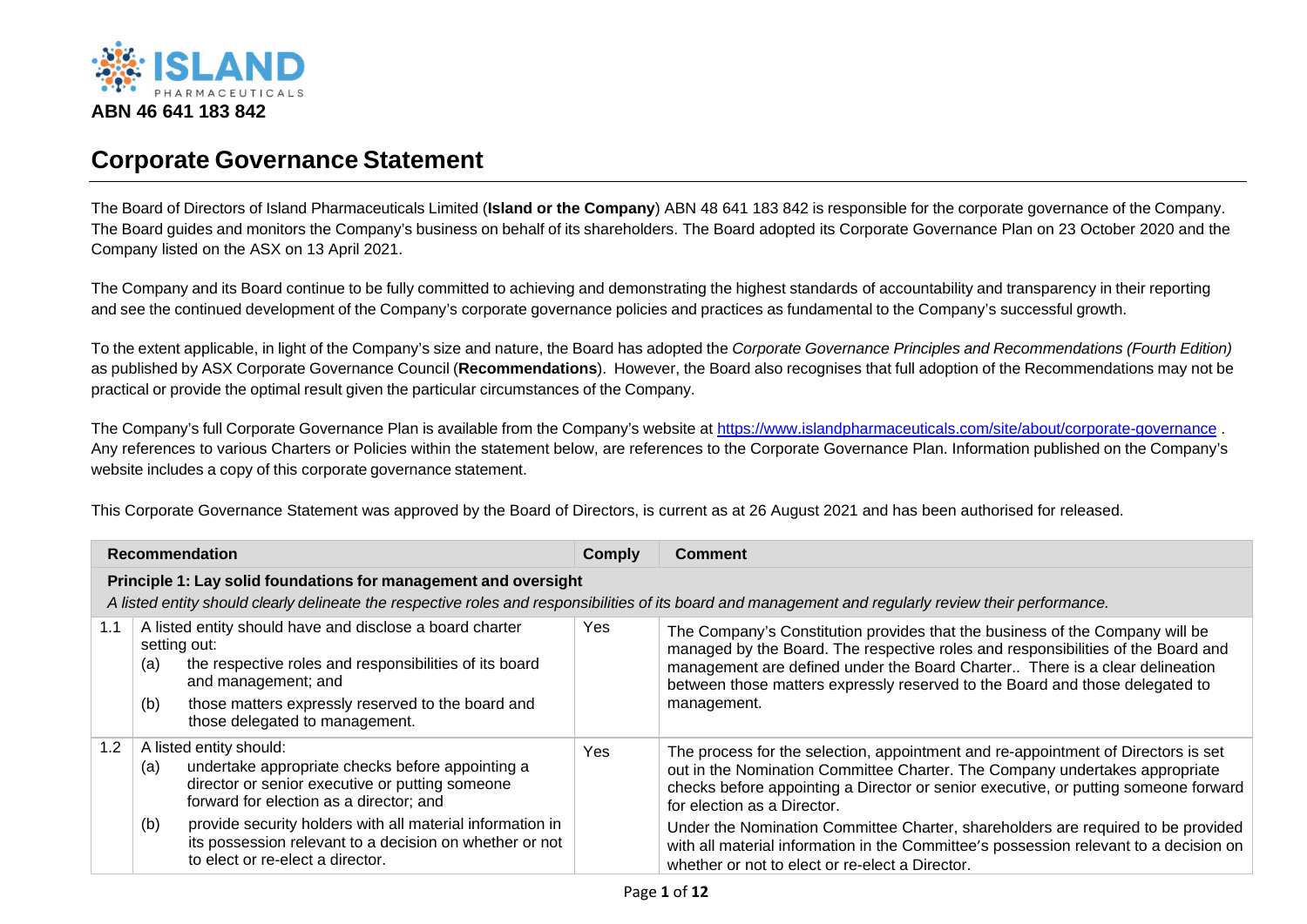|     | <b>Recommendation</b> |                                                                            |                                                                                                                                                                                                                                              |                                                                                                                                                                               | <b>Comply</b> |                                                                                                                                                                                                                                                       | <b>Comment</b>                                                                                                                                                                                                                                                                                                                                                                                                                                                                                                                                             |
|-----|-----------------------|----------------------------------------------------------------------------|----------------------------------------------------------------------------------------------------------------------------------------------------------------------------------------------------------------------------------------------|-------------------------------------------------------------------------------------------------------------------------------------------------------------------------------|---------------|-------------------------------------------------------------------------------------------------------------------------------------------------------------------------------------------------------------------------------------------------------|------------------------------------------------------------------------------------------------------------------------------------------------------------------------------------------------------------------------------------------------------------------------------------------------------------------------------------------------------------------------------------------------------------------------------------------------------------------------------------------------------------------------------------------------------------|
| 1.3 | appointment.          |                                                                            |                                                                                                                                                                                                                                              | A listed entity should have a written agreement with each<br>director and senior executive setting out the terms of their                                                     | Yes           |                                                                                                                                                                                                                                                       | The Nomination Committee Charter requires that each Board member and each<br>senior executive must enter into a written agreement with the Company setting out<br>the terms and conditions of their appointment. The Company has written agreements<br>in place with each Director and senior executive setting out the terms of their<br>appointment.                                                                                                                                                                                                     |
| 1.4 |                       |                                                                            |                                                                                                                                                                                                                                              | The company secretary of a listed entity should be<br>accountable director to the board, through the chair, on all<br>matters to do with the proper functioning of the board. | Yes           |                                                                                                                                                                                                                                                       | The Company Secretary is accountable to the Board through the Chairman. The<br>Company Secretary provides advice to the Board on corporate governance matters,<br>the application of the Company's Constitution, the ASX Listing Rules and other<br>applicable laws. When requested by the Board, the Company Secretary will facilitate<br>the flow of information of the Board, between the Board and its Committees and<br>between senior executives and non-executive Directors. The role of the Company<br>Secretary is outlined in the Board Charter. |
|     | <b>Recommendation</b> |                                                                            |                                                                                                                                                                                                                                              |                                                                                                                                                                               | <b>Comply</b> |                                                                                                                                                                                                                                                       | <b>Comment</b>                                                                                                                                                                                                                                                                                                                                                                                                                                                                                                                                             |
| 1.5 |                       |                                                                            | A listed entity should:                                                                                                                                                                                                                      |                                                                                                                                                                               | No.           |                                                                                                                                                                                                                                                       | The Company's Diversity Policy provides a framework for the Company to achieve:                                                                                                                                                                                                                                                                                                                                                                                                                                                                            |
|     | (a)<br>(b)            |                                                                            |                                                                                                                                                                                                                                              | have a and disclose a diversity policy;<br>through its board or a committee of the board, set                                                                                 |               | (a)                                                                                                                                                                                                                                                   | a diverse and skilled workforce, leading to continuous improvement in<br>service delivery and achievement of corporate goals:                                                                                                                                                                                                                                                                                                                                                                                                                              |
|     |                       |                                                                            |                                                                                                                                                                                                                                              | measurable objectives for achieving gender diversity in<br>the composition of its board, senior executives and                                                                |               | (b)                                                                                                                                                                                                                                                   | a workplace culture characterised by inclusive practices and behaviours for<br>the benefit of all staff;                                                                                                                                                                                                                                                                                                                                                                                                                                                   |
|     | (c)                   | workforce generally; and<br>disclose in relation to each reporting period: |                                                                                                                                                                                                                                              |                                                                                                                                                                               | (c)           | an inclusive workplace where discrimination, harassment, vilification and<br>victimisation cannot and will not be tolerated;                                                                                                                          |                                                                                                                                                                                                                                                                                                                                                                                                                                                                                                                                                            |
|     |                       | (1)                                                                        |                                                                                                                                                                                                                                              | the measurable objectives set out for that period<br>to achieve gender diversity;                                                                                             |               | (d)                                                                                                                                                                                                                                                   | improved employment, talent management and career development<br>opportunities for women;                                                                                                                                                                                                                                                                                                                                                                                                                                                                  |
|     |                       | (2)                                                                        |                                                                                                                                                                                                                                              | the entity's progress towards achieving those<br>objectives; and                                                                                                              |               | (e)                                                                                                                                                                                                                                                   | enhance recruitment practices whereby the best person for the job is<br>employed, which requires consideration of a broad and diverse pool of                                                                                                                                                                                                                                                                                                                                                                                                              |
|     |                       | (3)                                                                        | either:                                                                                                                                                                                                                                      |                                                                                                                                                                               |               |                                                                                                                                                                                                                                                       | talent;                                                                                                                                                                                                                                                                                                                                                                                                                                                                                                                                                    |
|     |                       |                                                                            | the respective proportions of men and<br>(A)<br>women on the board, in senior executive<br>and<br>whole<br>positions<br>across<br>the<br>organisation (including how the entity has<br>defined "senior executive" for these<br>purposes); or |                                                                                                                                                                               | (f)           | a work environment that values and utilises the contributions of employees<br>with diverse backgrounds, experiences and perspectives through improved<br>awareness of the benefits of workforce diversity and successful<br>management diversity; and |                                                                                                                                                                                                                                                                                                                                                                                                                                                                                                                                                            |
|     |                       |                                                                            |                                                                                                                                                                                                                                              |                                                                                                                                                                               | (g)           | awareness in all staff of their rights and responsibilities with regards to<br>fairness, equity and respect for all aspects of diversity.                                                                                                             |                                                                                                                                                                                                                                                                                                                                                                                                                                                                                                                                                            |
|     |                       |                                                                            | (B)                                                                                                                                                                                                                                          | if the entity is a "relevant employer" under<br>the Workplace Gender Equality Act, the                                                                                        |               |                                                                                                                                                                                                                                                       | (collectively, the Objectives).                                                                                                                                                                                                                                                                                                                                                                                                                                                                                                                            |
|     |                       |                                                                            |                                                                                                                                                                                                                                              | entity's most recent "Gender Equality<br>Indicators", as defined in and published<br>under that Act.                                                                          |               |                                                                                                                                                                                                                                                       | The Board is responsible for developing measurable objectives and strategies to<br>meet the objectives of the diversity policy (Measurable Objectives) and<br>monitoring the progress of the Measurable Objectives through the monitoring,<br>evaluation and reporting mechanisms listed below. The Board may also set<br>Measurable Objectives for achieving gender diversity and monitor their<br>achievement.                                                                                                                                           |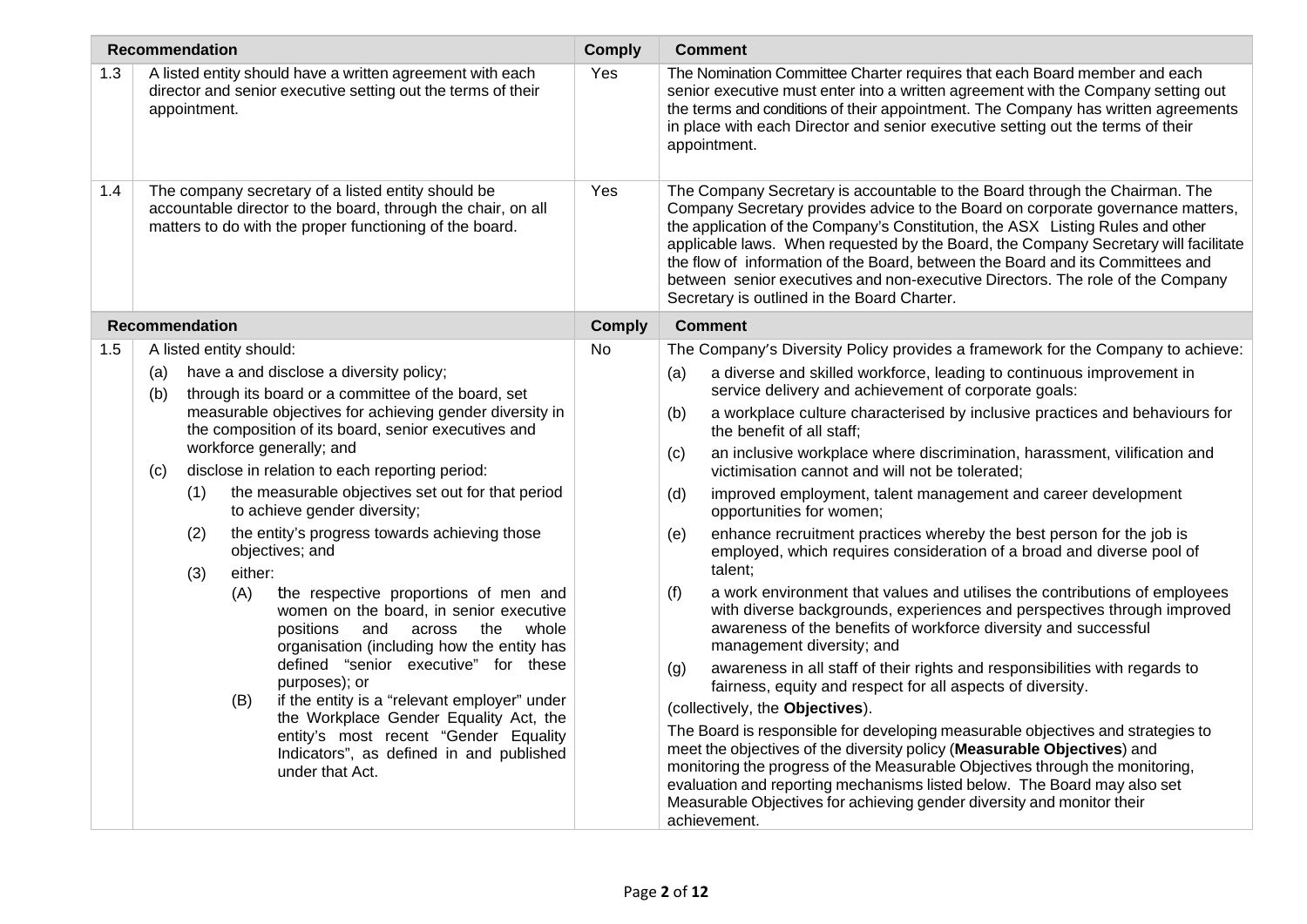| <b>Recommendation</b> | <b>Comply</b> | <b>Comment</b>                                                                                                                                                                                                                                                                                 |                            |
|-----------------------|---------------|------------------------------------------------------------------------------------------------------------------------------------------------------------------------------------------------------------------------------------------------------------------------------------------------|----------------------------|
|                       |               | The Board will conduct all Board appointment processes in a manner that promotes<br>gender diversity, including establishing a structured approach for identifying a pool<br>of candidates, using external experts where necessary.                                                            |                            |
|                       |               | The Company's diversity strategies include:                                                                                                                                                                                                                                                    |                            |
|                       |               | recruiting from a diverse pool of candidates for all positions, including senior<br>(a)<br>management and the Board;                                                                                                                                                                           |                            |
|                       |               | reviewing succession plans to ensure an appropriate focus on diversity;<br>(b)                                                                                                                                                                                                                 |                            |
|                       |               | identifying specific factors to take account of in recruitment and selection<br>(c)<br>processes to encourage diversity;                                                                                                                                                                       |                            |
|                       |               | developing programs to develop a broader pool of skilled and experienced<br>(d)<br>senior management and Board candidates, including, workplace<br>development programs, mentoring programs and targeted training and<br>development;                                                          |                            |
|                       |               | developing a culture which takes account of domestic responsibilities of<br>(e)<br>employees; and                                                                                                                                                                                              |                            |
|                       |               | any other strategies the Board develops from time to time.<br>(f)                                                                                                                                                                                                                              |                            |
|                       |               | The Board supports achieving gender diversity and has integrated it as part of its<br>recruitment process across the Company. However, the Board has not yet<br>established Measurable Objectives for achieving gender diversity due to the<br>Company's current size and level of operations. |                            |
|                       |               | The proportion of women employees (not including contract or temporary staff),<br>women in senior executive positions (being members of Key Management<br>Personnel as disclosed in the Annual Report) and women on the Board as at 30<br>June 2021 is as follows:                             |                            |
|                       |               |                                                                                                                                                                                                                                                                                                | <b>Proportion of Women</b> |
|                       |               | Whole Organisation (Excluding NEDs)                                                                                                                                                                                                                                                            | 0 out of 2 (0%)            |
|                       |               | Snr Executive Positions (Ex Chair, MD)                                                                                                                                                                                                                                                         | 0 out of 2 (0%)            |
|                       |               | Board                                                                                                                                                                                                                                                                                          | 1 out of 5 (20%)           |
|                       |               | The Company is not a "relevant employer" under the Workplace Gender Equality<br>Act.                                                                                                                                                                                                           |                            |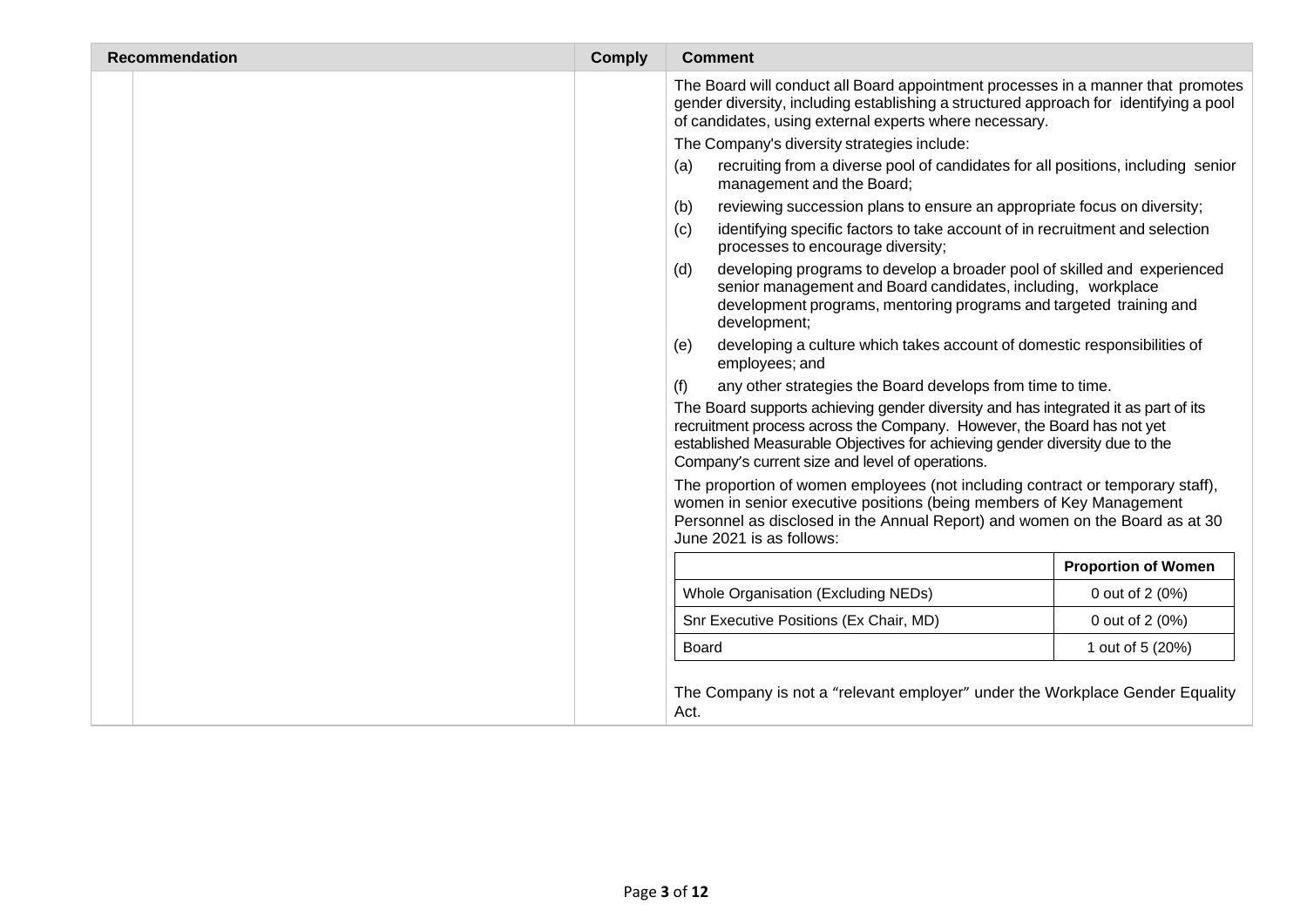|     | <b>Recommendation</b>                                                                                                                                                                                                                                                                                                                             | <b>Comply</b> | <b>Comment</b>                                                                                                                                                                                                                                                                                                                                                                                                                                                                              |
|-----|---------------------------------------------------------------------------------------------------------------------------------------------------------------------------------------------------------------------------------------------------------------------------------------------------------------------------------------------------|---------------|---------------------------------------------------------------------------------------------------------------------------------------------------------------------------------------------------------------------------------------------------------------------------------------------------------------------------------------------------------------------------------------------------------------------------------------------------------------------------------------------|
| 1.6 | A listed entity should:<br>have and disclose a process for periodically evaluating<br>(a)<br>the performance of the board, its committees and<br>individual directors; and                                                                                                                                                                        | Yes           | The Remuneration and Nomination Committee in accordance with the<br>Performance Evaluation Policy is responsible for the performance evaluation of<br>individual Directors on an annual basis. To assist in this process, an independent<br>adviser may be used.                                                                                                                                                                                                                            |
|     | disclose, in relation to each reporting period whether a<br>(b)<br>performance evaluation was undertaken in accordance<br>with that process during or in respect of that period.                                                                                                                                                                  |               | The Company will disclose, in relation to each reporting period, whether a<br>performance evaluation was undertaken.<br>A performance evaluation of the individual Directors was not conducted during the<br>reporting period due to the Company not having commenced significant operations<br>until post listing on the ASX. However, KPIs for the Executive Chairman and<br>Managing Director have been set by the Remuneration and Nomination Committee<br>for the 2022 financial year. |
| 1.7 | A listed entity should:<br>have and disclose a process for evaluating the<br>(a)<br>performance of its senior executives at least once                                                                                                                                                                                                            |               | The Remuneration and Nomination Committee in accordance with the<br>Performance Evaluation Policy is responsible for the performance evaluation of<br>senior executives on an annual basis.                                                                                                                                                                                                                                                                                                 |
|     | every reporting period; and<br>disclose for each reporting period whether a<br>(b)<br>performance evaluation was undertaken in accordance<br>with that process during or in respect of that period.                                                                                                                                               |               | The Company will disclose in relation to each reporting period, whether a<br>performance evaluation of the senior executive team was undertaken.                                                                                                                                                                                                                                                                                                                                            |
|     |                                                                                                                                                                                                                                                                                                                                                   |               | Currently, the only senior executives of the Company are the Chairman and the<br>Managing Director and disclosure of their assessment is set out in in 1.6 above.                                                                                                                                                                                                                                                                                                                           |
|     | Principle 2: Structure the Board to be effective add value<br>enable it to discharge its duties effectively and to add value.                                                                                                                                                                                                                     |               | The board of a listed entity should be of an appropriate size and collectively have the skills, commitment and knowledge of the entity and the industry in which it operates, to                                                                                                                                                                                                                                                                                                            |
| 2.1 | The board of a listed entity should:<br>have a nomination committee which:                                                                                                                                                                                                                                                                        | Yes           | The Board has appointed a Remuneration and Nomination Committee to oversee<br>the selection and appointment practices of the Company.                                                                                                                                                                                                                                                                                                                                                       |
|     | (a)<br>(1)<br>has at least three members, a majority of whom<br>are independent directors; and<br>(2)<br>is chaired by an independent director,<br>and disclose:<br>the charter of the committee;<br>(3)<br>the members of the committee; and<br>(4)                                                                                              |               | The Remuneration and Nomination Committee is governed by both the<br>Remuneration Committee Charter and Nomination Committee Charter.                                                                                                                                                                                                                                                                                                                                                       |
|     |                                                                                                                                                                                                                                                                                                                                                   |               | The Remuneration and Nomination Committee consists of three Directors, being<br>Anna Lavelle, Paul MacLeman and Albert Hansen. The Committee is chaired by<br>Anna Lavelle, who is the only independent Director on the Committee. The Board<br>considers that the composition of the Committee is suitable at this point in time in<br>the Company's development.                                                                                                                          |
|     | as at the end of each reporting period, the<br>(5)<br>number of times the committee met throughout<br>the period and the individual attendances of the<br>members at those meetings; or                                                                                                                                                           |               | The number of times the Committee met during the reporting period is disclosed in<br>the Annual Report.                                                                                                                                                                                                                                                                                                                                                                                     |
|     | if it does not have a nomination committee, disclose<br>(b)<br>that fact and the processes it employs to address board<br>succession issues and to ensure that the board has the<br>appropriate balance of skills, knowledge, experience,<br>independence and diversity to enable it to discharge its<br>duties and responsibilities effectively. |               |                                                                                                                                                                                                                                                                                                                                                                                                                                                                                             |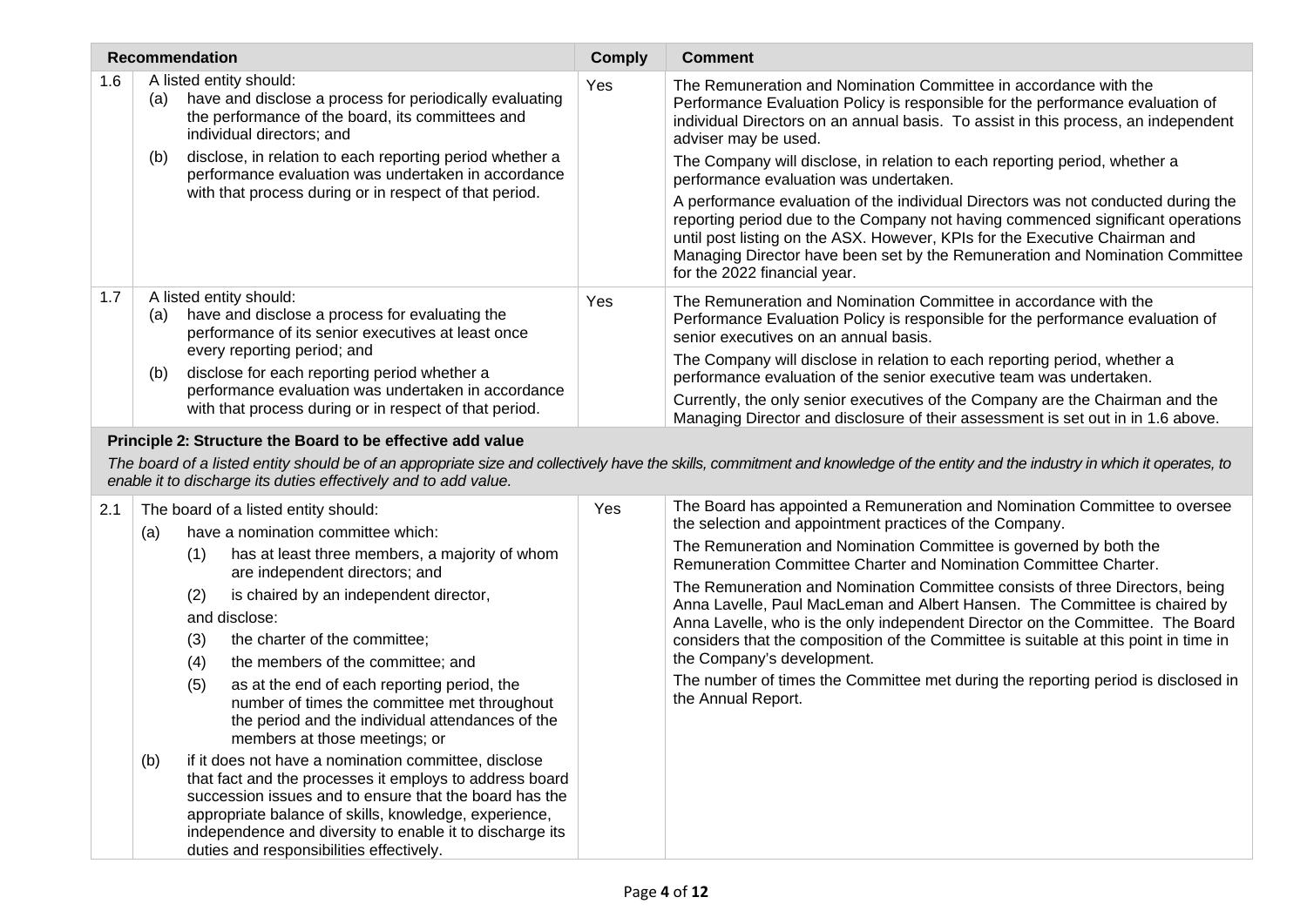|     | <b>Recommendation</b>                                                                                                                                                                                                                                                                                                                                                                                                                                                                                                                     | <b>Comply</b> | <b>Comment</b>                                                                                                                                                                                                                                                                                                                                                                                                                                                                                                                                                                                                                                                                                                                                                                                                                                                                                                                                                                                                                                                                                                                                                                                                                                                                                                                                                                                                                                                                                                                                                                                                                                |
|-----|-------------------------------------------------------------------------------------------------------------------------------------------------------------------------------------------------------------------------------------------------------------------------------------------------------------------------------------------------------------------------------------------------------------------------------------------------------------------------------------------------------------------------------------------|---------------|-----------------------------------------------------------------------------------------------------------------------------------------------------------------------------------------------------------------------------------------------------------------------------------------------------------------------------------------------------------------------------------------------------------------------------------------------------------------------------------------------------------------------------------------------------------------------------------------------------------------------------------------------------------------------------------------------------------------------------------------------------------------------------------------------------------------------------------------------------------------------------------------------------------------------------------------------------------------------------------------------------------------------------------------------------------------------------------------------------------------------------------------------------------------------------------------------------------------------------------------------------------------------------------------------------------------------------------------------------------------------------------------------------------------------------------------------------------------------------------------------------------------------------------------------------------------------------------------------------------------------------------------------|
| 2.2 | A listed entity should have and disclose a board skills matrix<br>setting out the mix of skills and diversity that the board<br>currently has or is looking to achieve in its membership.                                                                                                                                                                                                                                                                                                                                                 |               | The Company has in place a Board Skills Matrix setting out the mix of skills<br>that the Board currently has and is looking to achieve in its membership.<br>A summary of the Skills Matrix is available on the Company's website at<br>https://www.islandpharmaceuticals.com/site/about/corporate-governance                                                                                                                                                                                                                                                                                                                                                                                                                                                                                                                                                                                                                                                                                                                                                                                                                                                                                                                                                                                                                                                                                                                                                                                                                                                                                                                                 |
| 2.3 | A listed entity should disclose:<br>the names of the directors considered by the board to<br>(a)<br>be independent directors;<br>if a director has an interest, position or relationship of<br>(b)<br>the type described in box 2.3 but the board is of the<br>opinion that it does not compromise the independence<br>of the director, the nature of the interest, position,<br>association or relationship in question and an<br>explanation of why the board is of that opinion; and<br>the length of service of each director.<br>(c) | Yes           | The Board considers that a Director is an independent director where that Director<br>is free of any interest, position, association or relationship that might influence, or<br>reasonably be perceived to influence, in a material respect his or her capacity to<br>bring an independent judgment to bear on issues before the Board and to act in<br>the best interests of the Company and its shareholders generally. When<br>determining the independence of a Director, the Board also takes into account the<br>factors relevant to assessing the independence of a Director listed in Box 2.3 of<br>the Recommendations.<br>The Directors considered by the Board to be independent are David Brookes and Anna<br>Lavelle.<br>The following Directors non-executive directors are considered by the Board to not be<br>independent:<br>Executive Chairman, Paul MacLeman, because of his executive role with the<br>Company;<br>Managing Director and CEO, David Foster, because of his executive role with<br>the Company and by virtue of being a substantial shareholder of the Company;<br>and<br>Non-Executive Director, Albert Hansen, by virtue of being a substantial<br>$\bullet$<br>shareholder of the Company.<br>The details of the Directors' and their length of service is as follows:<br>Paul MacLeman<br>Executive Chairman (appointed 25/05/2020)<br>David Foster<br>Managing Director (appointed 01/10/2020)<br>David Brookes<br>Non-Executive Director (appointed 01/10/2020)<br>Albert Hansen<br>Non-Executive Director (appointed 01/10/2020)<br>Non-Executive Director (appointed 01/10/2020)<br>Anna Lavelle |
| 2.4 | A majority of the board of a listed entity should be<br>independent directors.                                                                                                                                                                                                                                                                                                                                                                                                                                                            | No            | The Company does not have a majority of independent Directors. The Directors<br>considered to be independent are David Brookes and Anna Lavelle. Given the<br>size of the Board and the nature and scale of the Company's operations, the<br>Board believes that its current composition, with only two independent Directors,<br>is sufficient.                                                                                                                                                                                                                                                                                                                                                                                                                                                                                                                                                                                                                                                                                                                                                                                                                                                                                                                                                                                                                                                                                                                                                                                                                                                                                              |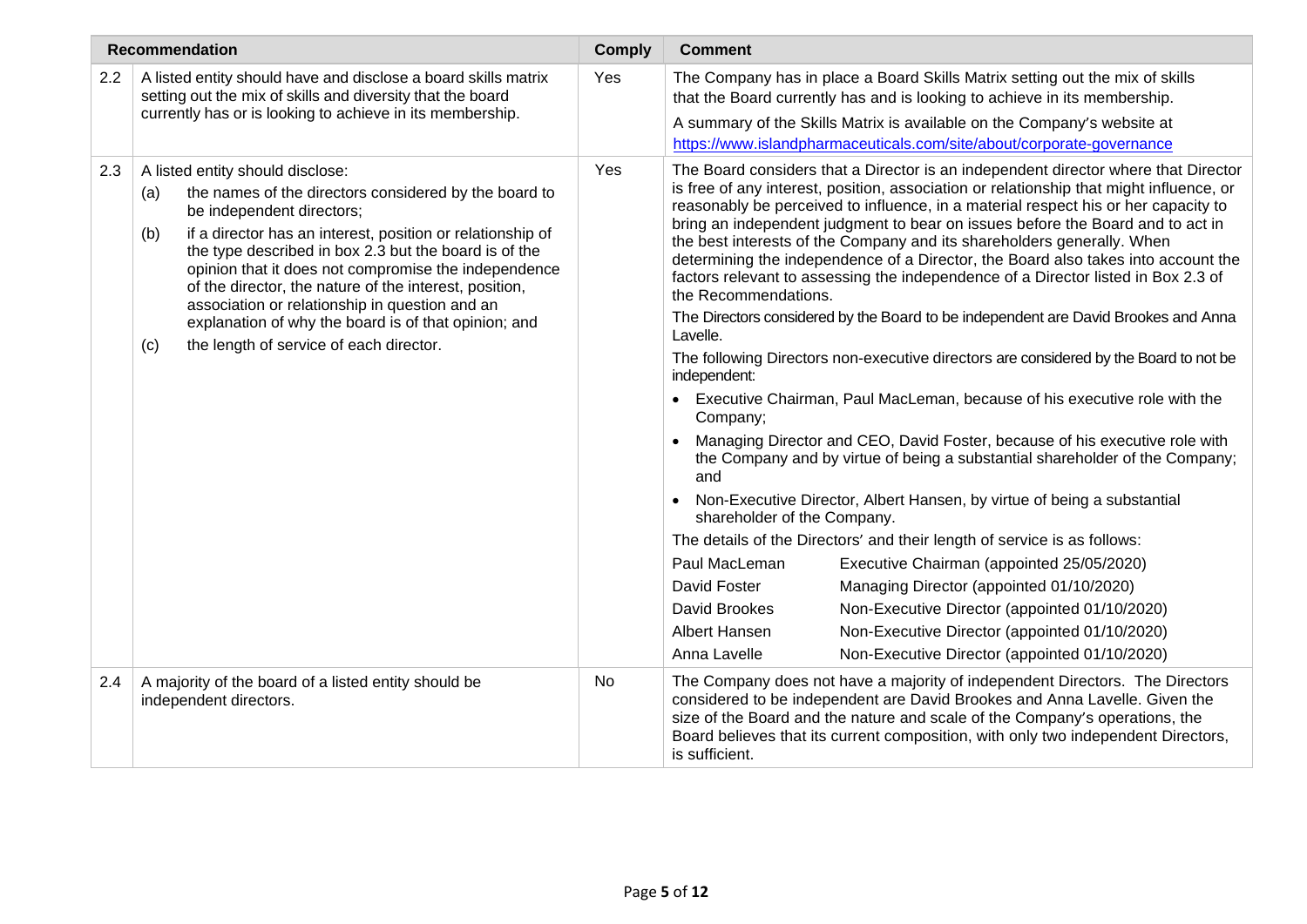| <b>Recommendation</b>                                                       |                                                                                                                                                                                                                                                                                               | <b>Comply</b> | <b>Comment</b>                                                                                                                                                                                                                                                                                                                                                                                                                                                                                                                                                            |  |  |
|-----------------------------------------------------------------------------|-----------------------------------------------------------------------------------------------------------------------------------------------------------------------------------------------------------------------------------------------------------------------------------------------|---------------|---------------------------------------------------------------------------------------------------------------------------------------------------------------------------------------------------------------------------------------------------------------------------------------------------------------------------------------------------------------------------------------------------------------------------------------------------------------------------------------------------------------------------------------------------------------------------|--|--|
| 2.5                                                                         | The chair of the board of a listed entity should be an<br>independent director and, in particular, should not be the<br>same person as the CEO of the entity.                                                                                                                                 | No            | The Chairman of the Board and the CEO roles are separated. However, the Chair,<br>Paul MacLeman, is not an independent Director for the reasons noted in 2.3 above.<br>The Board of the Directors felt that in light of the unprecedented circumstances<br>related to the current pandemic and inability of the CEO to travel from the US, that it<br>would be appropriate for the Chairman to assume some executive duties. The<br>Board will review the need for this as an ongoing process.                                                                            |  |  |
| 2.6                                                                         | A listed entity should have a program for inducting new<br>directors and for periodically reviewing whether there is a<br>need for existing directors to undertake professional<br>development to maintain the skills and knowledge needed to<br>perform their role as directors effectively. | Yes           | The Company's Remuneration and Nomination Committee is responsible for<br>approving and reviewing induction and continuing professional development<br>programs and procedures for Directors to ensure that they can effectively<br>discharge their responsibilities.<br>The Board Charter provides for the Company Secretary to facilitate the induction<br>and professional development of Directors.                                                                                                                                                                   |  |  |
| Principle 3: Instil a culture of acting lawfully, ethically and responsibly |                                                                                                                                                                                                                                                                                               |               |                                                                                                                                                                                                                                                                                                                                                                                                                                                                                                                                                                           |  |  |
|                                                                             | A listed entity should instil and continually reinforce a culture across the organisation of acting lawfully, ethically and responsibly.                                                                                                                                                      |               |                                                                                                                                                                                                                                                                                                                                                                                                                                                                                                                                                                           |  |  |
| 3.1                                                                         | A listed entity should articulate and disclose its values.                                                                                                                                                                                                                                    | Yes           | The Company outlines within its Corporate Code of Conduct its five core values<br>being; commitment, respect, integrity, solidarity and putting patients first. The<br>purpose of our values are as follows:                                                                                                                                                                                                                                                                                                                                                              |  |  |
|                                                                             |                                                                                                                                                                                                                                                                                               |               | To strive to deliver maximum shareholder value through the development of<br>a)<br>novel antiviral treatments whilst acting lawfully, ethically and responsibly.                                                                                                                                                                                                                                                                                                                                                                                                          |  |  |
|                                                                             |                                                                                                                                                                                                                                                                                               |               | To pursue operational and commercial excellence by using best practice<br>b)<br>approaches in our decision making process focusing on continuous<br>development, accountability and teamwork in all aspects of our business. A<br>key attribute to this approach is maintaining responsible long-term<br>management.                                                                                                                                                                                                                                                      |  |  |
|                                                                             |                                                                                                                                                                                                                                                                                               |               | To ensure our employees and business partners have the appropriate skills<br>C)<br>and resources to perform their work effectively and efficiently and that all<br>stakeholders (including investors, customers, suppliers and regulators) are<br>aware of the Company's values and our intention to uphold them. To ensure<br>our employees do so while acting honestly and adhering to the highest ethical<br>standards while remaining in compliance with all relevant legal requirements.<br>To foster an open and supportive environment in all activities and<br>d) |  |  |
|                                                                             |                                                                                                                                                                                                                                                                                               |               | relationships and make sure that our senior executives demonstrate and<br>reinforce our values in all aspects of our business and in all interactions with<br>staff.                                                                                                                                                                                                                                                                                                                                                                                                      |  |  |
|                                                                             |                                                                                                                                                                                                                                                                                               |               | To cement a positive reputation for the Company in the community as a<br>e)<br>reliable, responsible and ethical organisation.                                                                                                                                                                                                                                                                                                                                                                                                                                            |  |  |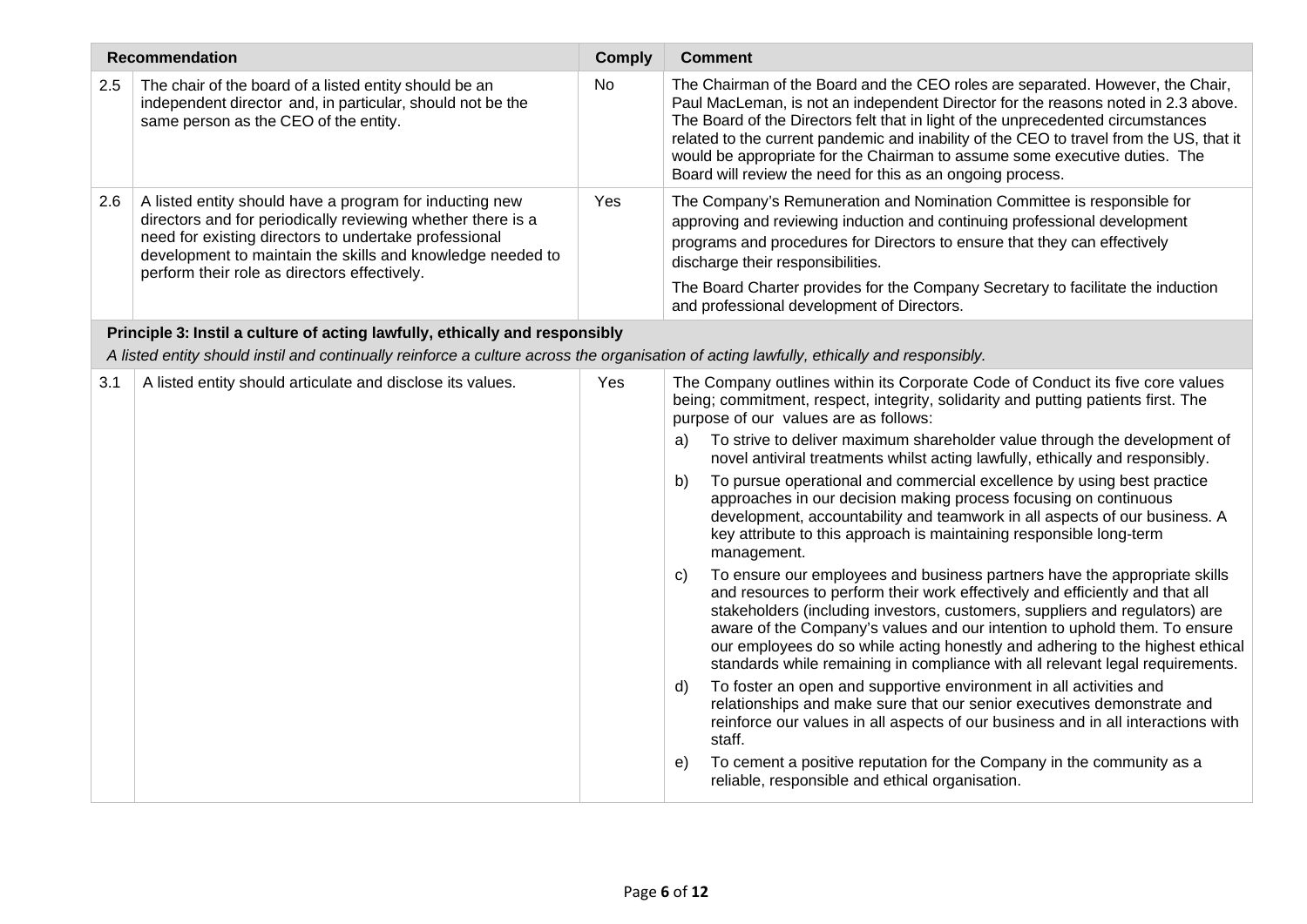|     | <b>Recommendation</b>                                                                                                                                                                                                                                                                                                                                                                                                                                                                                                                                                                                                                                       | <b>Comply</b> | <b>Comment</b>                                                                                                                                                                                                                                                                                                                                                                                                                                                                                                                                                                                                                                                                                                                                                                                                                                                                                  |
|-----|-------------------------------------------------------------------------------------------------------------------------------------------------------------------------------------------------------------------------------------------------------------------------------------------------------------------------------------------------------------------------------------------------------------------------------------------------------------------------------------------------------------------------------------------------------------------------------------------------------------------------------------------------------------|---------------|-------------------------------------------------------------------------------------------------------------------------------------------------------------------------------------------------------------------------------------------------------------------------------------------------------------------------------------------------------------------------------------------------------------------------------------------------------------------------------------------------------------------------------------------------------------------------------------------------------------------------------------------------------------------------------------------------------------------------------------------------------------------------------------------------------------------------------------------------------------------------------------------------|
| 3.2 | A listed entity should:<br>have and disclose a code of conduct for its directors,<br>(a)<br>senior executives and employees; and<br>ensure that the board or a committee of the board is<br>(b)<br>informed of any material breaches of that code                                                                                                                                                                                                                                                                                                                                                                                                           | Yes           | The Corporate Code of Conduct (Code) applies to all Directors, senior executives<br>and employees and is reviewed and updated as necessary to ensure it reflects<br>the highest standards of behaviour and professionalism and the practices<br>necessary to maintain confidence in the Company's integrity and to take into<br>account legal obligations and the reasonable expectations of stakeholders.<br>Material breaches of this Code must be reported to the Board or a committee of<br>the Board.                                                                                                                                                                                                                                                                                                                                                                                      |
| 3.3 | A listed entity should:<br>have and disclose a whistleblower policy; and<br>(a)<br>ensure that the board or committee of the board is<br>(b)<br>informed of any material incidents reported under that<br>policy.                                                                                                                                                                                                                                                                                                                                                                                                                                           | Yes           | The Company has adopted a Whistleblower Protection Policy which is contained<br>within the Corporate Governance Plan and available on the Company's website at<br>https://www.islandpharmaceuticals.com/site/about/corporate-governance.<br>The Policy includes that the Board will be informed of any material incidents<br>reported under the Policy as appropriate.                                                                                                                                                                                                                                                                                                                                                                                                                                                                                                                          |
| 3.4 | A listed entity should:<br>have and disclose an anti-bribery and corruption policy;<br>(a)<br>and<br>ensure that the board or committee of the board is<br>(b)<br>informed of any material breaches of that policy                                                                                                                                                                                                                                                                                                                                                                                                                                          | Yes           | The Company has adopted an Anti-Bribery and Anti-Corruption Policy which<br>includes that the Board will be informed of any material breaches of that Policy as<br>appropriate.                                                                                                                                                                                                                                                                                                                                                                                                                                                                                                                                                                                                                                                                                                                 |
|     | Principle 4: Safeguard the integrity of corporate reports<br>A listed entity should have appropriate processes to verify the integrity of its corporate reports.                                                                                                                                                                                                                                                                                                                                                                                                                                                                                            |               |                                                                                                                                                                                                                                                                                                                                                                                                                                                                                                                                                                                                                                                                                                                                                                                                                                                                                                 |
| 4.1 | A Board of a listed entity should:<br>have an audit committee which:<br>(a)<br>has at least three members, all of whom are non-<br>(1)<br>executive directors and a majority of whom are<br>independent directors; and<br>is chaired by an independent director, who is not<br>(2)<br>the chair of the board.<br>and disclose<br>(3)<br>the charter of the committee;<br>the relevant qualifications and experience of the<br>(4)<br>members of the committee; and<br>(5)<br>in relation to each reporting period, the number<br>of times the committee met throughout the<br>period and the individual attendances of the<br>members at those meetings; or | Yes           | The Board has established an Audit and Risk Committee to oversee the<br>management of financial, external and internal risks. The Audit and Risk<br>Committee is governed by an Audit and Risk Committee Charter.<br>The Audit and Risk Committee is comprised of the three Directors, David<br>Brookes, Anna Lavelle and Paul MacLeman, with Paul MacLeman the only<br>Committee member not considered to be an independent Director. The Chair of<br>the Audit and Risk Committee, David Brookes, is an independent Director who is<br>not the Chairman of the Board.<br>In addition to the Audit and Risk Committee members, the CFO, Company<br>Secretary and external auditor attend Audit and Risk Committee meetings.<br>Members' qualifications and experience, together with the number of meetings<br>held during the financial year are set out in the Company's 2021 Annual Report. |
|     | if it does not have and audit committee, disclose that<br>(b)<br>fact and the processes it employs that independently<br>verify and safeguard the integrity of its corporate<br>reporting, including the processes for the appointment<br>and removal of the external auditor and the rotation of<br>the audit engagement partner.                                                                                                                                                                                                                                                                                                                          |               |                                                                                                                                                                                                                                                                                                                                                                                                                                                                                                                                                                                                                                                                                                                                                                                                                                                                                                 |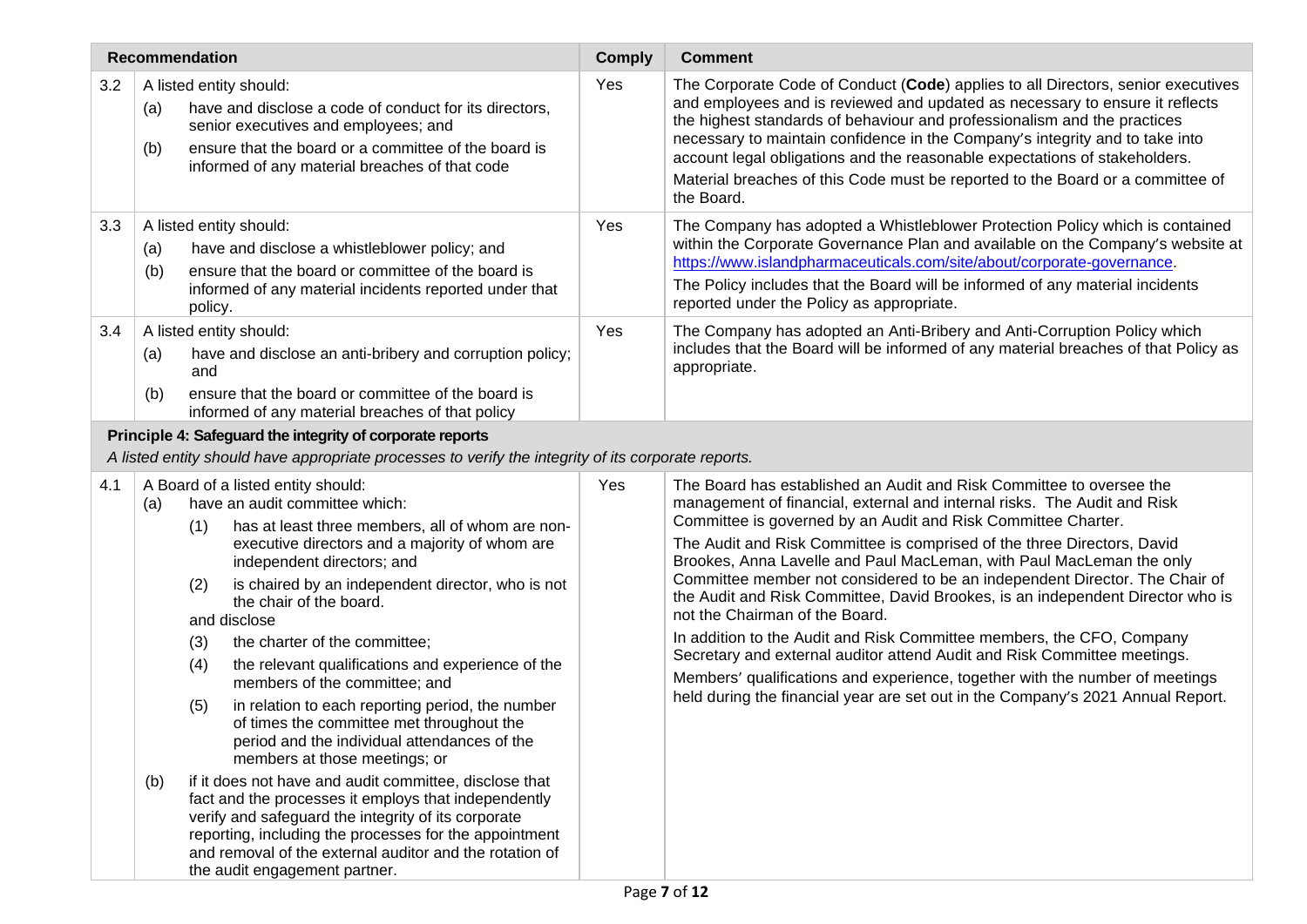| <b>Recommendation</b>                                                                                                                                                                                                                                  |                                                                                                                                                                                                                                                                                                                                                                                                                                                                                                                                                                                                        | <b>Comply</b> | <b>Comment</b>                                                                                                                                                                                                                                                                                                                                                                                                                                                                                                                                                                                                                                                                                                                                                    |  |  |
|--------------------------------------------------------------------------------------------------------------------------------------------------------------------------------------------------------------------------------------------------------|--------------------------------------------------------------------------------------------------------------------------------------------------------------------------------------------------------------------------------------------------------------------------------------------------------------------------------------------------------------------------------------------------------------------------------------------------------------------------------------------------------------------------------------------------------------------------------------------------------|---------------|-------------------------------------------------------------------------------------------------------------------------------------------------------------------------------------------------------------------------------------------------------------------------------------------------------------------------------------------------------------------------------------------------------------------------------------------------------------------------------------------------------------------------------------------------------------------------------------------------------------------------------------------------------------------------------------------------------------------------------------------------------------------|--|--|
| 4.2                                                                                                                                                                                                                                                    | The board of a listed entity should, before it approves the<br>entity's financial statements for a financial period, receive from<br>its CEO and CFO a declaration that, in their opinion, the<br>financial records of the entity have been properly maintained<br>and that the financial statements comply with the appropriate<br>accounting standards and give a true and fair view of the<br>financial position and performance of the entity and that the<br>opinion has been formed on the basis of a sound system of<br>risk management and internal control which is operating<br>effectively. | Yes           | The Board, before it approves the entity's financial statements for a financial<br>period, receives from its CEO and CFO a declaration provided in accordance with<br>Section 295A of the Corporations Act that, in their opinion, the financial records of<br>the entity have been properly maintained and that the financial statements comply<br>with the appropriate accounting standards and give a true and fair view of the<br>financial position and performance of the entity and that the opinion has been<br>formed on the basis of a sound system of risk management and internal control<br>which is operating effectively.                                                                                                                          |  |  |
| 4.3                                                                                                                                                                                                                                                    | A listed entity should disclose its process to verify the<br>integrity of any periodic corporate report it releases to the<br>market that is not audited or reviewed by an external auditor.                                                                                                                                                                                                                                                                                                                                                                                                           | Yes           | In reviewing the quarterly cashflow reports and prior to the lodgement with the<br>ASX, the following process has been adopted:<br>cash transactions for the quarter are provided by the accountant to the Chief<br>Financial Officer;<br>cash transactions are matched against the bank statements; and<br>$\bullet$<br>consolidated quarterly figures are compiled and verified by the CFO and CEO.<br>A declaration is then provided by the CEO and CFO to the Board noting<br>compliance with section 286 of the Corporations Act 2001, the appropriate<br>accounting standards and with Listing Rule 19.11A.                                                                                                                                                 |  |  |
| Principle 5: Make timely and balanced disclosure<br>A listed entity should make timely and balanced disclosure of all matters concerning it that a reasonable person would expect to have a material effect on the price or<br>value of its securities |                                                                                                                                                                                                                                                                                                                                                                                                                                                                                                                                                                                                        |               |                                                                                                                                                                                                                                                                                                                                                                                                                                                                                                                                                                                                                                                                                                                                                                   |  |  |
| 5.1                                                                                                                                                                                                                                                    | A listed entity should have and disclose a written policy for<br>complying with its continuous disclosure obligations under<br>listing rule 3.1.                                                                                                                                                                                                                                                                                                                                                                                                                                                       | Yes           | The Company has in place a written policy on information disclosure and relevant<br>procedures. The focus of these procedures is on continuous disclosure compliance<br>and improving access to information for investors. The Company Secretary is<br>responsible for:<br>overseeing and co-ordinating disclosure of information to the relevant stock<br>(a)<br>exchanges and shareholders; and<br>providing guidance to Directors and employees on disclosure requirements<br>(b)<br>and procedures.<br>Price sensitive information is publicly released through ASX before it is disclosed to<br>shareholders and market participants. Distribution of other information to<br>shareholders and market participants is also managed through disclosure to the |  |  |
|                                                                                                                                                                                                                                                        |                                                                                                                                                                                                                                                                                                                                                                                                                                                                                                                                                                                                        |               | ASX.<br>Information is posted on the Company's website after the ASX confirms an<br>announcement has been made, with the aim of making the information readily<br>accessible to the widest audience.                                                                                                                                                                                                                                                                                                                                                                                                                                                                                                                                                              |  |  |
| 5.2                                                                                                                                                                                                                                                    | A listed entity should ensure that its board receives copies of<br>all material market announcements promptly after they have<br>been made.                                                                                                                                                                                                                                                                                                                                                                                                                                                            | Yes           | All material market announcements are circulated to and reviewed by all members<br>of the Board.<br>All announcements are clearly noted as to the authorising officer and in general,                                                                                                                                                                                                                                                                                                                                                                                                                                                                                                                                                                             |  |  |
|                                                                                                                                                                                                                                                        |                                                                                                                                                                                                                                                                                                                                                                                                                                                                                                                                                                                                        |               | all announcements are authorised for release by the Board.                                                                                                                                                                                                                                                                                                                                                                                                                                                                                                                                                                                                                                                                                                        |  |  |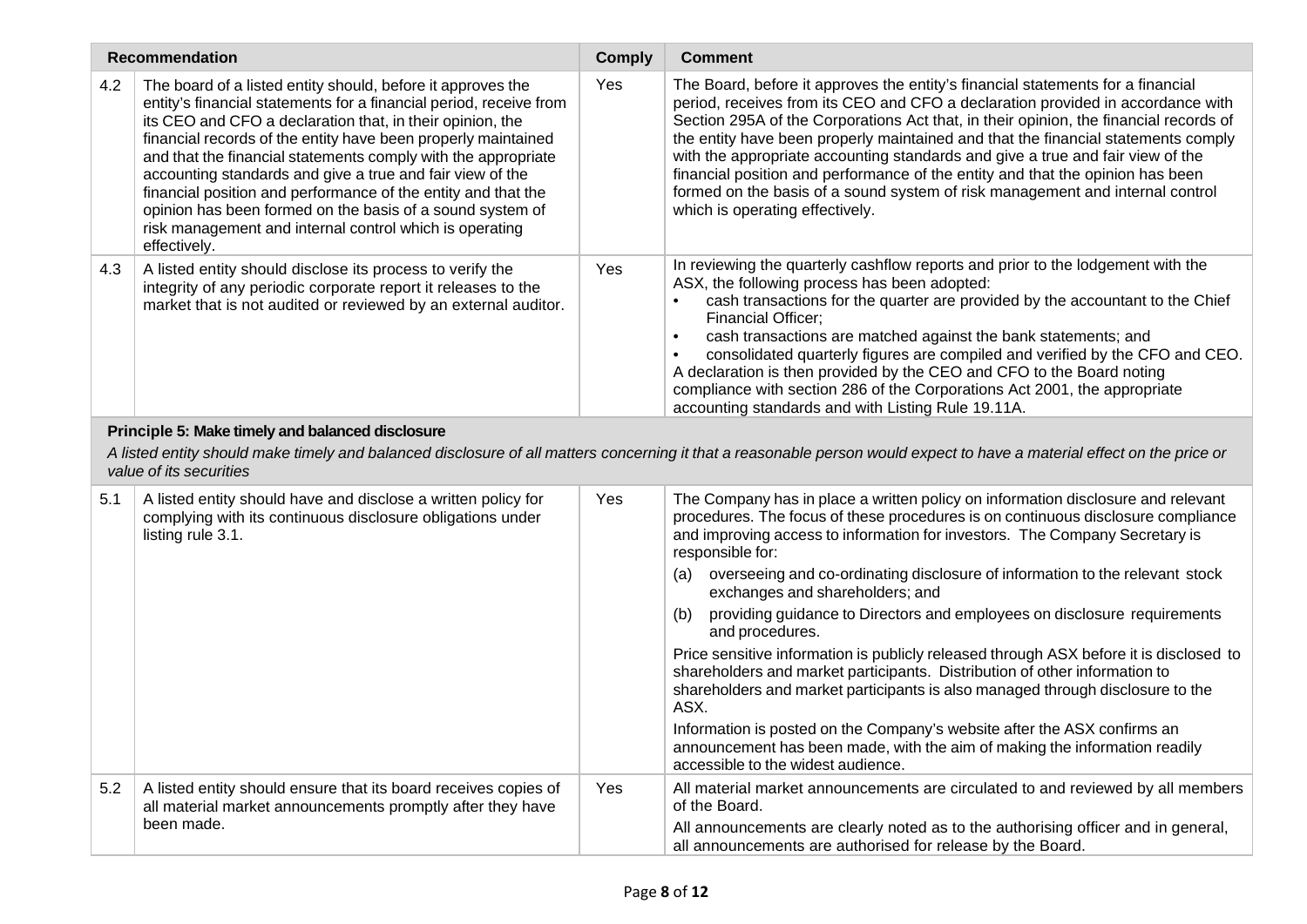| <b>Recommendation</b>                                                                                                                                                  |                                                                                                                                                                                                                   |     | <b>Comment</b>                                                                                                                                                                                                                                                                                                                                                                                                                                                                                                                                                                                                                                                                                                                                                                                                                                                                                                                                                                                                                                                                                                                     |  |  |
|------------------------------------------------------------------------------------------------------------------------------------------------------------------------|-------------------------------------------------------------------------------------------------------------------------------------------------------------------------------------------------------------------|-----|------------------------------------------------------------------------------------------------------------------------------------------------------------------------------------------------------------------------------------------------------------------------------------------------------------------------------------------------------------------------------------------------------------------------------------------------------------------------------------------------------------------------------------------------------------------------------------------------------------------------------------------------------------------------------------------------------------------------------------------------------------------------------------------------------------------------------------------------------------------------------------------------------------------------------------------------------------------------------------------------------------------------------------------------------------------------------------------------------------------------------------|--|--|
| 5.3                                                                                                                                                                    | A listed entity that gives a new and substantive investor or<br>analyst presentation should release a copy of the presentation<br>materials on the ASX Market Announcements Platform ahead<br>of the presentation | Yes | The Company's Continuous Disclosure Policy provides that any new and<br>substantive investor or analyst presentation will be released on the ASX market<br>announcements platform ahead of the presentation.                                                                                                                                                                                                                                                                                                                                                                                                                                                                                                                                                                                                                                                                                                                                                                                                                                                                                                                       |  |  |
|                                                                                                                                                                        | Principle 6: Respect the rights of security holders                                                                                                                                                               |     |                                                                                                                                                                                                                                                                                                                                                                                                                                                                                                                                                                                                                                                                                                                                                                                                                                                                                                                                                                                                                                                                                                                                    |  |  |
| A listed entity should provide its security holders with appropriate information and facilities to allow them to exercise their rights as security holders effectively |                                                                                                                                                                                                                   |     |                                                                                                                                                                                                                                                                                                                                                                                                                                                                                                                                                                                                                                                                                                                                                                                                                                                                                                                                                                                                                                                                                                                                    |  |  |
| 6.1                                                                                                                                                                    | A listed entity should provide information about itself and its<br>governance to investors via its website.                                                                                                       | Yes | The Company's full corporate governance practices and policies are set out on the<br>Corporate Governance Plan on the Company's website at<br>https://www.islandpharmaceuticals.com/site/about/corporate-governance.                                                                                                                                                                                                                                                                                                                                                                                                                                                                                                                                                                                                                                                                                                                                                                                                                                                                                                               |  |  |
| 6.2                                                                                                                                                                    | A listed entity should have an investor relations program that<br>facilitates effective two-way communication with investors.                                                                                     | Yes | The Board of the Company aims to ensure that the shareholders are informed of<br>all major developments affecting the Company's state of affairs and to facilitate<br>two-way communication with investors.                                                                                                                                                                                                                                                                                                                                                                                                                                                                                                                                                                                                                                                                                                                                                                                                                                                                                                                        |  |  |
|                                                                                                                                                                        |                                                                                                                                                                                                                   |     | The Company's Shareholder Communications Strategy sets out that information<br>is communicated and the manner by which it is communicated to shareholders,<br>namely through:<br>the Annual Report which is delivered by the manner requested by a Member<br>(a)<br>and which is also placed on the Company's website;<br>the half yearly report which is placed on the Company's website;<br>(b)<br>the quarterly reports which are placed on the Company's website;<br>(c)<br>disclosures and announcements made to the ASX, copies of which are<br>(d)<br>placed on the Company's website;<br>notices and explanatory memoranda of Annual General Meetings (AGM)<br>(e)<br>and General Meetings (GM), copies of which are placed on the Company's<br>website;<br>any Chairman's address or Managing Director's address made at the AGM<br>(f)<br>or a GM, copies of which are placed on the Company's website; and<br>the auditor's lead engagement partner being present at the AGM to answer<br>(g)<br>questions from shareholders about the conduct of the audit and the<br>preparation and content of the auditor's report. |  |  |
| 6.3                                                                                                                                                                    | A listed entity should disclose how it facilitates and<br>encourages participation at meetings of security holders.                                                                                               | Yes | Shareholders are encouraged to attend and participate in general meetings.<br>Accordingly, meetings are held during normal business hours using<br>appropriate technology to facilitate the meeting and at a location considered to<br>be most convenient for the greatest possible number of shareholders to<br>attend.                                                                                                                                                                                                                                                                                                                                                                                                                                                                                                                                                                                                                                                                                                                                                                                                           |  |  |
| 6.4                                                                                                                                                                    | A listed entity should ensure that all substantive resolutions at<br>a meeting of security holders are decided by a poll rather than<br>by a show of hands.                                                       | Yes | The Company's Shareholder Communication Strategy provides that all<br>substantive resolutions at shareholder meetings will be decided by a poll rather<br>than a show of hands.                                                                                                                                                                                                                                                                                                                                                                                                                                                                                                                                                                                                                                                                                                                                                                                                                                                                                                                                                    |  |  |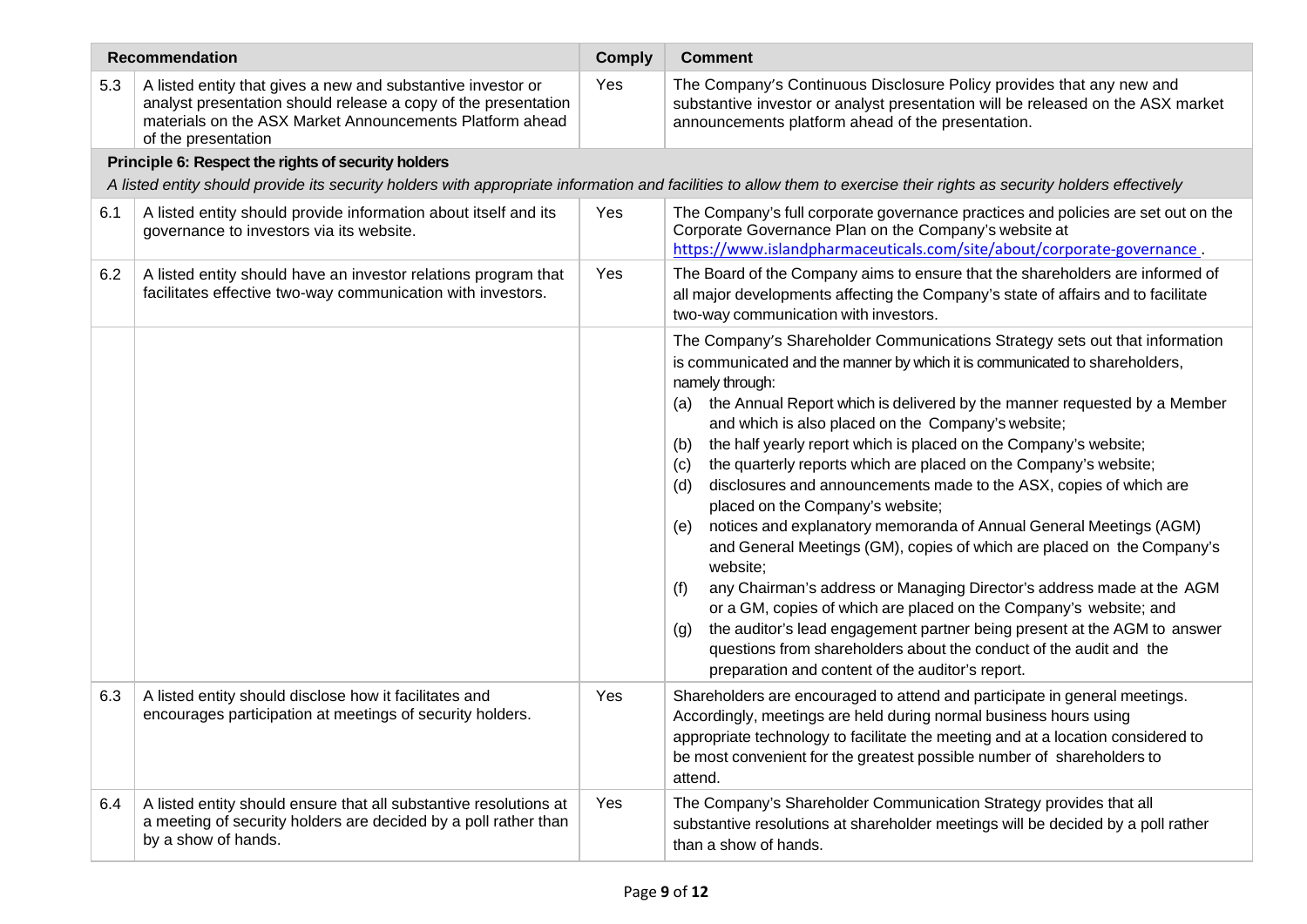|     | <b>Recommendation</b>                                                                                                                                                                                                                                                                                                                                                                                                                                                                                                                                                                                                                                                                                                                                       | <b>Comply</b> | <b>Comment</b>                                                                                                                                                                                                                                                                                                                                                                                                                                                                                                                                                                                                                                                                                                                                                                                                                                                                                                                                                                                                                                                                                                                                                                                                                                                                                                                                                                                                                                                                       |  |  |  |
|-----|-------------------------------------------------------------------------------------------------------------------------------------------------------------------------------------------------------------------------------------------------------------------------------------------------------------------------------------------------------------------------------------------------------------------------------------------------------------------------------------------------------------------------------------------------------------------------------------------------------------------------------------------------------------------------------------------------------------------------------------------------------------|---------------|--------------------------------------------------------------------------------------------------------------------------------------------------------------------------------------------------------------------------------------------------------------------------------------------------------------------------------------------------------------------------------------------------------------------------------------------------------------------------------------------------------------------------------------------------------------------------------------------------------------------------------------------------------------------------------------------------------------------------------------------------------------------------------------------------------------------------------------------------------------------------------------------------------------------------------------------------------------------------------------------------------------------------------------------------------------------------------------------------------------------------------------------------------------------------------------------------------------------------------------------------------------------------------------------------------------------------------------------------------------------------------------------------------------------------------------------------------------------------------------|--|--|--|
| 6.5 | A listed entity should give security holders the option to<br>receive communications from, and send communications to,<br>the entity and its security registry electronically.                                                                                                                                                                                                                                                                                                                                                                                                                                                                                                                                                                              | Yes           | The Company's register is maintained by a professional security registry,<br>Automic Group. Shareholders are able to communicate with the Company and<br>Automic via email and can register to receive communications and shareholder<br>materials from the Company via its security registry electronically.                                                                                                                                                                                                                                                                                                                                                                                                                                                                                                                                                                                                                                                                                                                                                                                                                                                                                                                                                                                                                                                                                                                                                                        |  |  |  |
|     | Principle 7: Recognise and manage risk<br>A listed entity should establish a sound risk management framework and periodically review the effectiveness of that framework.                                                                                                                                                                                                                                                                                                                                                                                                                                                                                                                                                                                   |               |                                                                                                                                                                                                                                                                                                                                                                                                                                                                                                                                                                                                                                                                                                                                                                                                                                                                                                                                                                                                                                                                                                                                                                                                                                                                                                                                                                                                                                                                                      |  |  |  |
| 7.1 | The board of a listed entity should:<br>have a committee or committees to oversee risk, each<br>(a)<br>of which:<br>has at least three members, a majority of whom<br>(1)<br>are independent directors; and<br>is chaired by an independent director,<br>(2)<br>and disclose:<br>the charter of the committee;<br>(3)<br>the members of the committee; and<br>(4)<br>(5)<br>as at the end of each reporting period, the<br>number of times the committee met throughout<br>the period and the individual attendances of the<br>members at those meetings; or<br>if it does not have a risk committee or committees that<br>(b)<br>satisfy (a), disclose that fact and the processes it<br>employs for overseeing the entity's risk management<br>framework. | Yes           | The Company has established an Audit and Risk Committee to oversee risk (refer<br>to section 4.1 above for the Committee's members and composition). The Board<br>determines the Company's "risk profile" and the Audit and Risk Committee is<br>responsible for overseeing and approving risk management strategy and policies,<br>internal compliance and control.<br>The responsibility for undertaking and assessing risk management and internal<br>control effectiveness is delegated to management. Management is required to<br>assess risk management and associated internal compliance and control<br>procedures and report back to the Board at least quarterly.<br>The Company's process of risk management and internal compliance and control<br>is set out in its Risk Management Policy, which includes:<br>identifying and measuring risks that might impact upon the achievement of<br>(a)<br>the Company's goals and objectives, and monitoring the environment for<br>emerging factors and trends that affect those risks;<br>formulating risk management strategies to manage identified risks and<br>(b)<br>designing and implementing appropriate risk management policies and<br>internal controls;<br>monitoring performance of and improving the effectiveness of risk<br>(c)<br>management systems and internal compliance and controls, including regular<br>assessment of the effectiveness of risk management and internal compliance<br>and control. |  |  |  |
| 7.2 | The board or a committee of the board should:<br>review the entity's risk management framework at least<br>(a)<br>annually to satisfy itself that it continues to be sound and<br>that the entity is operating with due regard to the risk<br>appetite set by the board; and<br>disclose, in relation to each reporting period, whether<br>(b)<br>such a review has taken place.                                                                                                                                                                                                                                                                                                                                                                            | Yes           | The Board and the Audit and Risk Committee review assessments of the<br>effectiveness of risk management and internal compliance and control on at least<br>an annual basis.<br>The Company commenced its ASX listing on 13 April 2021 and has not yet<br>undertaken any review.                                                                                                                                                                                                                                                                                                                                                                                                                                                                                                                                                                                                                                                                                                                                                                                                                                                                                                                                                                                                                                                                                                                                                                                                     |  |  |  |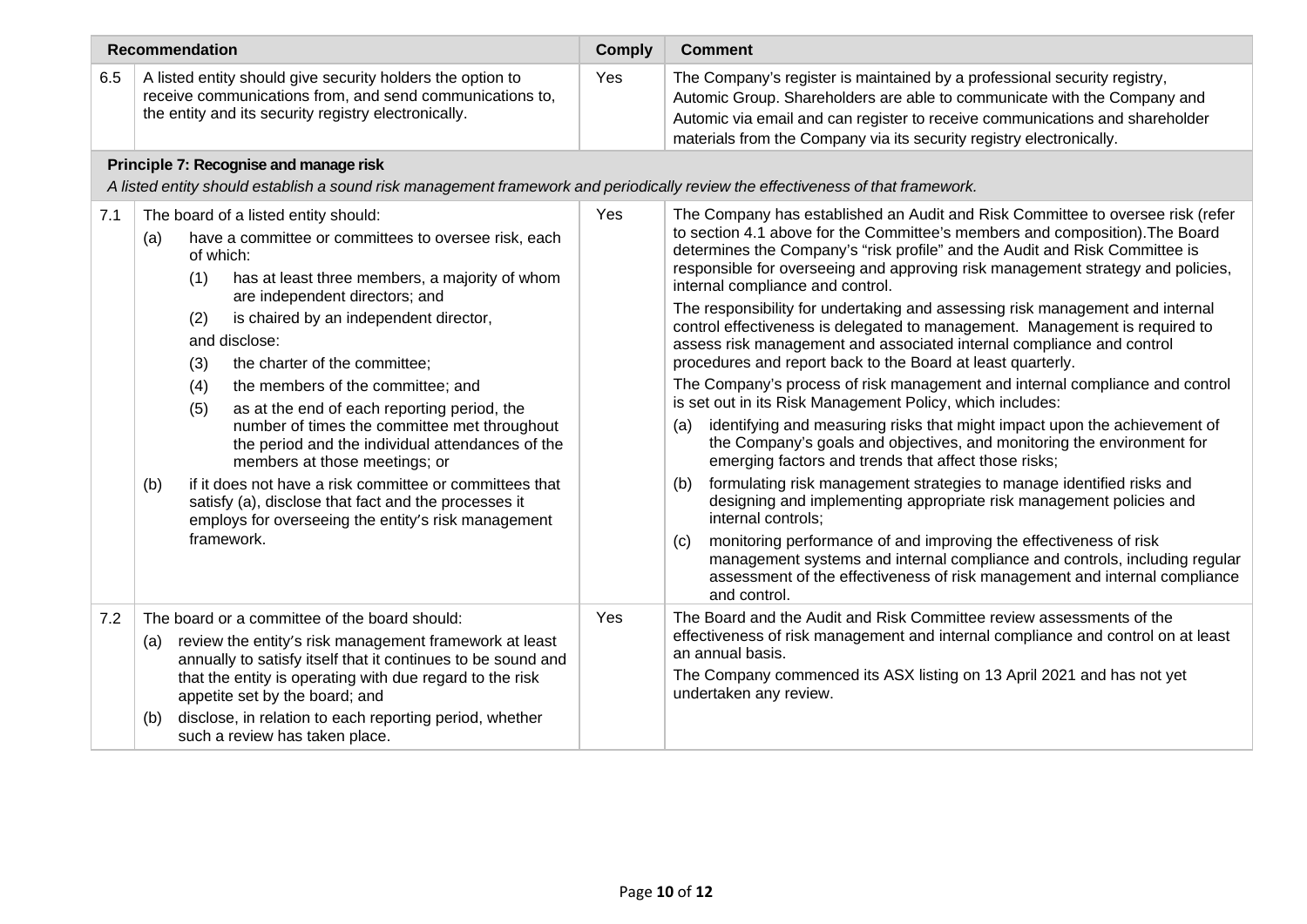| <b>Recommendation</b> |                                                                                                                                                                                                                                                                                                                                                                                                                                                                                                                                                                                                                                                                                                                                                                                                                     | <b>Comply</b> | <b>Comment</b>                                                                                                                                                                                                                                                                                                                                                                                                                                                                                                                                  |
|-----------------------|---------------------------------------------------------------------------------------------------------------------------------------------------------------------------------------------------------------------------------------------------------------------------------------------------------------------------------------------------------------------------------------------------------------------------------------------------------------------------------------------------------------------------------------------------------------------------------------------------------------------------------------------------------------------------------------------------------------------------------------------------------------------------------------------------------------------|---------------|-------------------------------------------------------------------------------------------------------------------------------------------------------------------------------------------------------------------------------------------------------------------------------------------------------------------------------------------------------------------------------------------------------------------------------------------------------------------------------------------------------------------------------------------------|
| 7.3                   | A listed entity should disclose:<br>if it has an internal audit function, how the function is<br>(a)<br>structured and what role it performs; or<br>if it does not have an internal audit function, that fact and<br>(b)<br>the processes it employs for evaluating and continually<br>improving the effectiveness of its governance, risk<br>management and internal control processes.                                                                                                                                                                                                                                                                                                                                                                                                                            | Yes           | The Company does not have an internal audit function. Management, in<br>conjunction with the Board and Audit and Risk Committee, oversees the<br>Company's risk management systems, practices and procedures to ensure<br>effective risk identification and management and compliance with internal<br>guidelines and external requirements.<br>The Board and the Audit and Risk Committee review reports by management on<br>the efficiency and effectiveness of risk management and associated internal<br>compliance and control procedures. |
| 7.4                   | A listed entity should disclose whether it has any material<br>exposure to economic, environmental or social risks and, if it<br>does, how it manages or intends to manage those risks.                                                                                                                                                                                                                                                                                                                                                                                                                                                                                                                                                                                                                             | Yes           | The Company believes that it does not have any material exposure to economic,<br>environmental or social risks.                                                                                                                                                                                                                                                                                                                                                                                                                                 |
|                       | Principle 8: Remunerate fairly and responsibly                                                                                                                                                                                                                                                                                                                                                                                                                                                                                                                                                                                                                                                                                                                                                                      |               |                                                                                                                                                                                                                                                                                                                                                                                                                                                                                                                                                 |
|                       |                                                                                                                                                                                                                                                                                                                                                                                                                                                                                                                                                                                                                                                                                                                                                                                                                     |               | A listed entity should pay director remuneration sufficient to attract and retain high quality directors and design its executive remuneration to attract, retain and<br>motivate high quality senior executives and to align their interests with the creation of value for security holders and with the entity's values and risk appetite.                                                                                                                                                                                                   |
| 8.1                   | The board of a listed entity should:<br>have a remuneration committee which:<br>(a)<br>has at least three members, a majority of whom<br>(1)<br>are independent directors; and<br>is chaired by an independent director,<br>(2)<br>and disclose:<br>the charter of the committee;<br>(3)<br>(4)<br>the members of the committee; and<br>(5)<br>as at the end of each reporting period, the<br>number of times the committee met throughout<br>the period and the individual attendances of the<br>members at those meetings; or<br>if it does not have a remuneration committee, disclose<br>(b)<br>that fact and the processes it employs for setting the<br>level and composition of remuneration for directors and<br>senior executives and ensuring that such remuneration<br>is appropriate and not excessive. | Yes           | The Board has appointed a Remuneration and Nomination Committee to oversee<br>the processes it employs in setting the level and composition of remuneration for<br>Directors and senior executives and ensuring that such remuneration is<br>appropriate and not excessive.<br>Refer to 2.1 above for the Committee's members and composition. The number of<br>times the Committee met during the reporting period is disclosed in the Annual<br>Report.                                                                                       |
| 8.2                   | A listed entity should separately disclose its policies and<br>practices regarding the remuneration of non-executive<br>directors and the remuneration of executive directors and<br>other senior executives.                                                                                                                                                                                                                                                                                                                                                                                                                                                                                                                                                                                                       | Yes           | The Company discloses in the Remuneration Report contained within its Annual<br>Report details of its remuneration policies and practices and the remuneration paid<br>to non-executive directors, executive directors and other key management<br>personnel. The maximum aggregate annual remuneration payable to non-<br>executive directors is set by shareholders in general meeting in accordance with<br>the Company's Constitution.                                                                                                      |